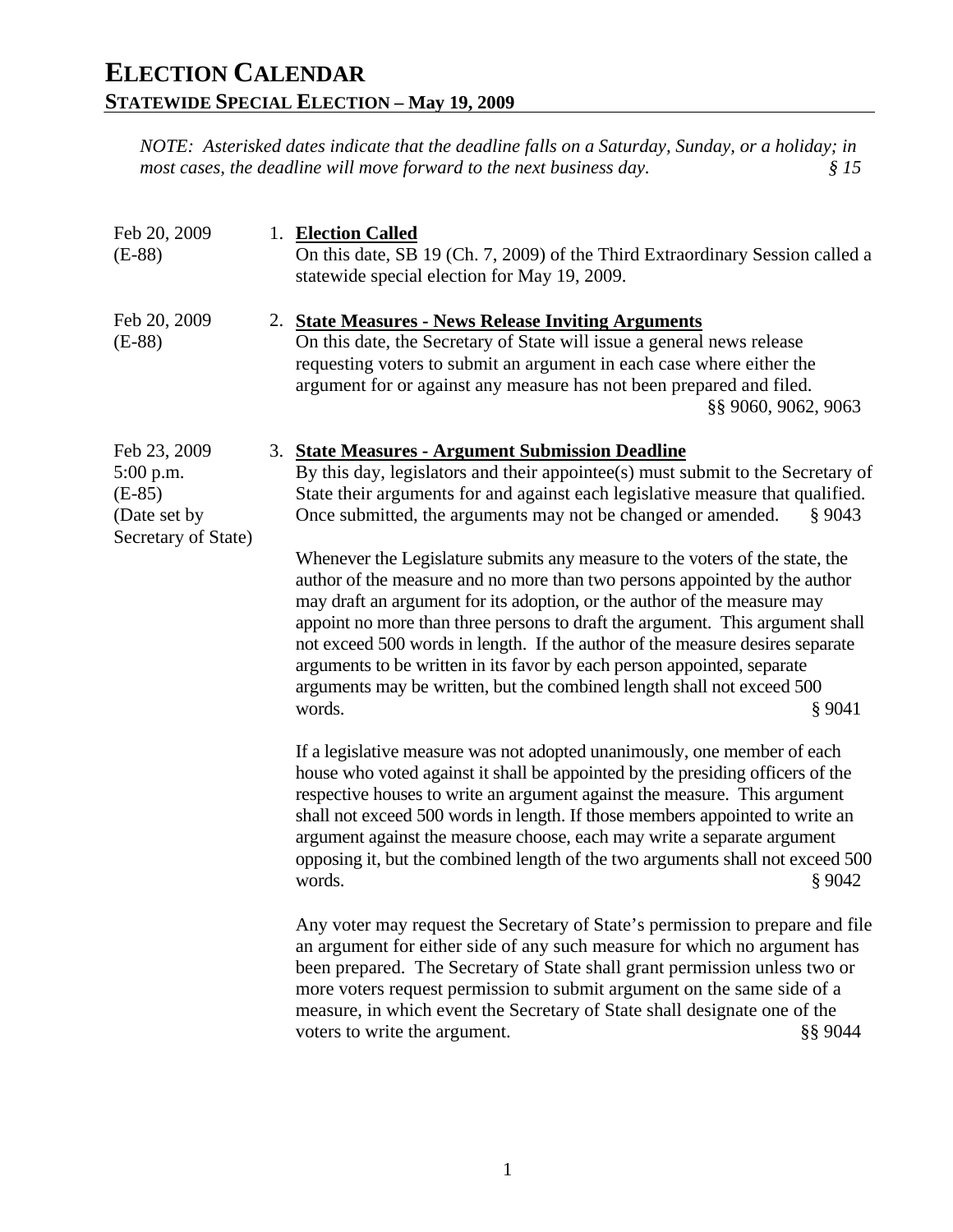### **STATEWIDE SPECIAL ELECTION – May 19, 2009**

| Feb 24, 2009                                           |    | 4. Selection and Exchange of Arguments For and Against Measures                                                                                                                                                                                                                                                                                                                                                                                                                                                                                                                            |
|--------------------------------------------------------|----|--------------------------------------------------------------------------------------------------------------------------------------------------------------------------------------------------------------------------------------------------------------------------------------------------------------------------------------------------------------------------------------------------------------------------------------------------------------------------------------------------------------------------------------------------------------------------------------------|
| $12:00$ p.m.<br>$(E-84)$                               |    | On or before this day, the Secretary of State will select arguments for inclusion<br>in the ballot pamphlet where more than one has been submitted in favor of or<br>against the same measure. The Secretary of State will exchange arguments with<br>opposing authors and request rebuttal arguments.<br>§§ 9067, 9069                                                                                                                                                                                                                                                                    |
| Feb 25, 2009<br>$(E-83)$                               |    | 5. State Measures - Ballot Label, Ballot Title and Summary, Analysis, and<br><b>Text Deadline</b><br>The Attorney General, Legislative Analyst, and Legislative Counsel are<br>asked to provide, no later than this date, all official ballot labels, ballot titles<br>and summaries, analyses, and texts for the measures that have qualified for<br>the statewide special election ballot so that the Secretary of State has<br>sufficient time to translate the ballot pamphlet into any appropriate<br>languages and to prepare copy for public display.<br>§§ 9050, 9087, 9091, 13247 |
| Feb 25, 2009<br>$(E-83)$                               |    | 6. State Measures - Rebuttal Argument and Summary Information<br><b>Deadline</b><br>The last day rebuttal arguments and summary information for or against<br>ballot measures qualified for the statewide special election ballot may be<br>submitted. Rebuttal arguments shall not exceed 250 words, and summary<br>information shall not exceed 50 words.<br>§ 9069, 9084(e)                                                                                                                                                                                                             |
| Feb 25 to<br>Mar 5, 2009<br>$(E-83 \text{ to } E-75)$  | 7. | <b>English Ballot Labels Available for Public Examination</b><br>During this period, the English ballot labels for the statewide special election<br>will be available for public examination for eight days.                                                                                                                                                                                                                                                                                                                                                                              |
| Feb 26 to<br>Mar 18, 2009<br>$(E-82 \text{ to } E-62)$ |    | 8. State Ballot Pamphlet Available for Public Examination<br>During this period, the Secretary of State will make a complete copy of the ballot pamphlet<br>available for public examination for 20 days.<br>Gov. Code § 88006; Elec. Code § 9092                                                                                                                                                                                                                                                                                                                                          |
| Mar 2 to<br>Mar 10, 2009<br>$(E-78 \text{ to } E-70)$  |    | 9. Ballot Label Translations Available for Public Examination<br>During this period, the translations of the ballot labels for the statewide<br>special election will be available for public examination for eight days.                                                                                                                                                                                                                                                                                                                                                                  |
| Mar 18, 2009<br>$(E-62)$                               |    | 10. Last Day State Ballot Pamphlet Available for Public Examination and<br><b>Copy Delivered to the State Printer</b><br>The last day for the Secretary of State to deliver copy for preparation of the<br>ballot pamphlets to the Office of State Publishing. Last day of public<br>Gov. Code § 88006; Elec. Code § 9082<br>display.                                                                                                                                                                                                                                                      |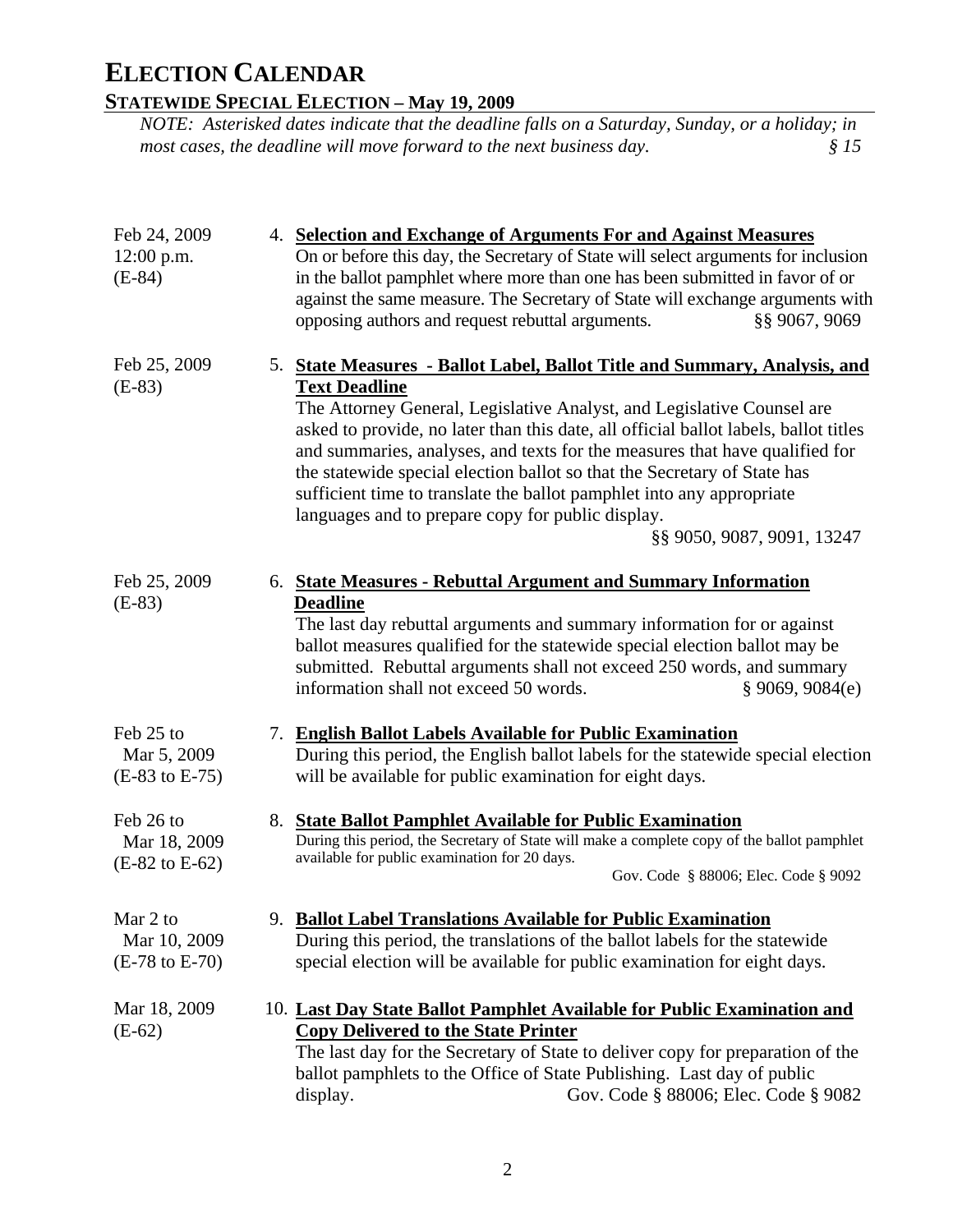| Mar 20, 2009                                           | 11. Special Absentee Voters' Ballot Applications                                                                                                                                                                                                                                                                                                                                                                                                      |
|--------------------------------------------------------|-------------------------------------------------------------------------------------------------------------------------------------------------------------------------------------------------------------------------------------------------------------------------------------------------------------------------------------------------------------------------------------------------------------------------------------------------------|
| $(E-60)$                                               | The first day county elections officials may process applications for special<br>absentee voters' ballots. Any applications received by the county elections<br>official prior to this day shall be kept and processed on or after this date.<br>§§ 300(b), 3103                                                                                                                                                                                      |
| Mar 20 to<br>Mar 30, 2009<br>$(E-60 \text{ to } E-50)$ | 12. Report of Registration – 60-Day County Report<br>During this period, the county elections official shall send to the Secretary of<br>State a summary of the number of persons registered by party in their<br>counties and in each political subdivision thereof as of March 20, 2009<br>$(E-60)$ .<br>\$2187(d)(4)                                                                                                                               |
| Mar 30, 2009<br>$(E-50)$                               | 13. Voter Registration Files to the Secretary of State<br>The last day for county elections officials to send the Secretary of State a copy<br>of their voter registration files of all voters registered prior to March 20, 2009<br>\$2187(c)<br>$(E-60)$ .                                                                                                                                                                                          |
| Mar 30, 2009<br>$(E-50)$                               | 14. Report of Registration - 60-Day County Report Summaries Due<br>By this date, each county elections official shall send to the Secretary of State a<br>summary statement of the number of persons registered as of March 20, 2009<br>$(E-60)$ .<br>\$2187(d)(4)                                                                                                                                                                                    |
| Apr 3, 2009<br>$(E-46)$                                | 15. Secretary of State to Publish 60-Day Report of Registration<br>Projected date the Secretary of State to release a compiled statewide report<br>showing the number of registered voters, by political affiliation, in the state<br>and in each county and political subdivision thereof. This statement is based<br>on the summary statements sent by the county elections official by<br>March 30, 2009 (E-50).<br>$\S 2187(b) \& (d)(4)$         |
| Apr 4, 2009*<br>$(E-45)$                               | 16. State Ballot Pamphlets Furnished to Counties<br>By this date, the Secretary of State shall furnish copies of the state ballot<br>pamphlet to those counties that do not use data processing equipment to<br>maintain their registered voter files. Ballot pamphlets will also be sent to all<br>counties for their supplemental mailings to persons who registered between<br>March 21 and April 20, 2009, inclusive (E-59 to E-29).<br>\$9094(b) |
| Apr 4, 2009*<br>$(E-45)$                               | 17. State Ballot Pamphlets to State and Local Officials and Public<br><b>Institutions</b><br>By this date, the Secretary of State shall send a specified number of copies of<br>the state ballot pamphlet to city and county elections officials, members of<br>the Legislature, proponents of statewide ballot measures, public libraries,<br>and educational institutions.<br>§ 9096                                                                |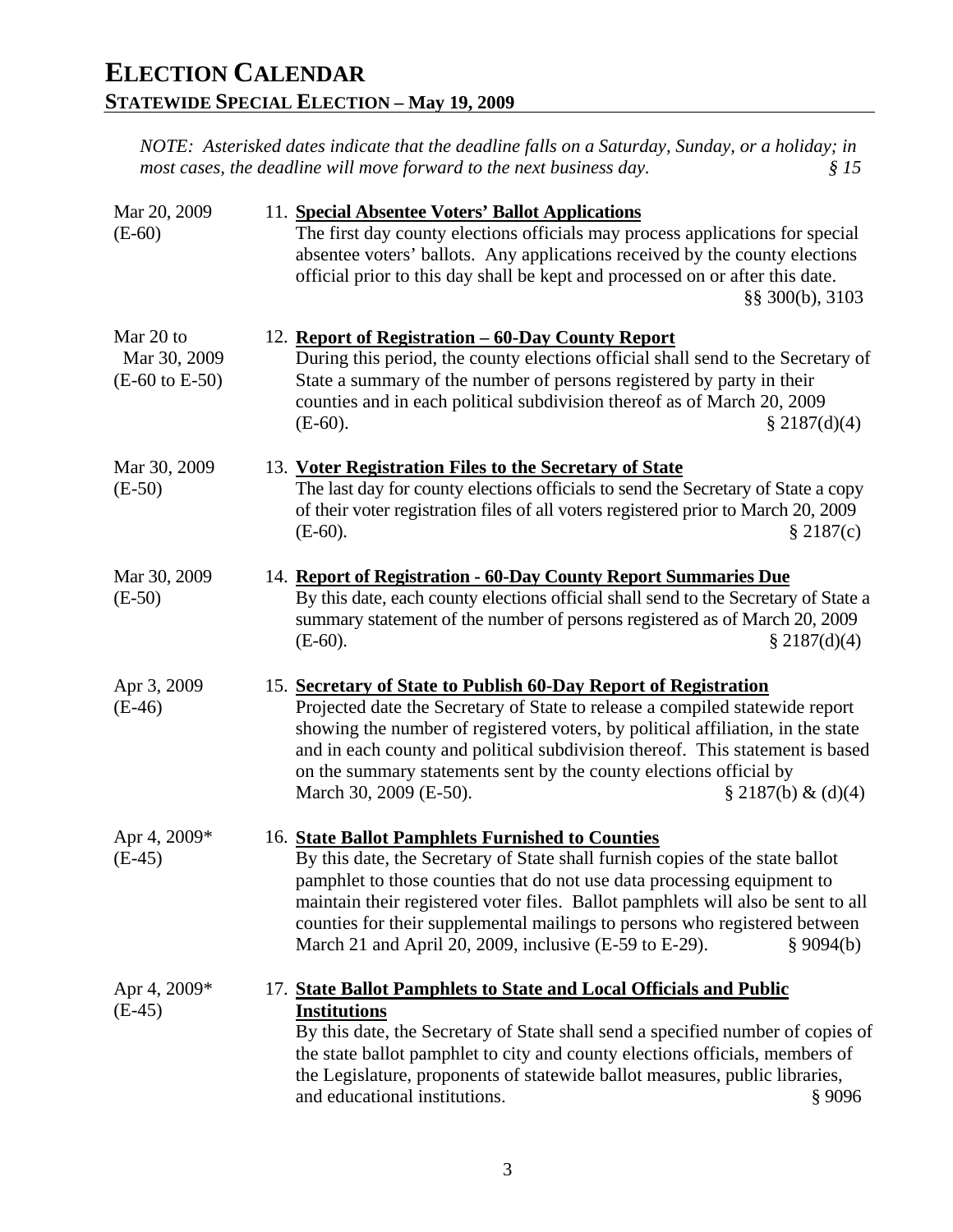### **STATEWIDE SPECIAL ELECTION – May 19, 2009**

| Apr 9 to<br>Apr 28, 2009<br>$(E-40 \text{ to } E-21)$ | 18. State Ballot Pamphlet Mailing<br>Between these dates, the Secretary of State shall mail state ballot pamphlets to<br>all households in which voters were registered by March 20, 2009 (E-60). This<br>mailing is based on the information provided by the counties' voter registration<br>files provided to the Secretary of State by March 30, 2009 (E-50). $\S 9094(a)$<br>In those counties in which such data processing equipment is not used, the                                                 |                 |
|-------------------------------------------------------|-------------------------------------------------------------------------------------------------------------------------------------------------------------------------------------------------------------------------------------------------------------------------------------------------------------------------------------------------------------------------------------------------------------------------------------------------------------------------------------------------------------|-----------------|
|                                                       | county elections official shall mail the state ballot pamphlets to all voters<br>registered by March 20, 2009 (E-60).                                                                                                                                                                                                                                                                                                                                                                                       | \$9094(b)       |
| Apr 9 to<br>Apr 28, 2009<br>$(E-40 \text{ to } E-21)$ | 19. Counties Mail Sample Ballots<br>Between these dates, the county elections official shall mail a polling place<br>notice and sample ballot to each registered voter. The polling place notice<br>shall state whether the polling place is accessible to the physically<br>handicapped.                                                                                                                                                                                                                   | §§ 13303, 13304 |
| Apr 20 to<br>May 12, 2009<br>$(E-29 \text{ to } E-7)$ | 20. Vote-by-Mail Voter Ballot Application<br>Between these dates, any registered voter may apply to the county elections<br>official for a vote-by-mail voter's ballot. Applications received before<br>April 20, 2008 (E-29) shall be kept and processed during this application<br>period.                                                                                                                                                                                                                | §§ 3001, 3003   |
| Apr 28, 2009<br>$(E-21)$                              | 21. State Ballot Pamphlet Mailing to be Completed<br>The last day for the Secretary of State, or the county elections official if<br>appropriate, to mail state ballot pamphlets to all households with voters who<br>registered by March 20, 2009 (E-60).                                                                                                                                                                                                                                                  | § 9094          |
| Apr 28, 2009<br>$(E-21)$                              | 22. Sample Ballots - County Mailing<br>The last day for each county elections official to mail sample ballots to the<br>voters.                                                                                                                                                                                                                                                                                                                                                                             | § 13303         |
| May 4, 2009<br>$(E-15)$                               | 23. Notice of Change of Address within County<br>The last day before the statewide special election for any voter to send a card<br>or letter to the county elections official advising of the change of address<br>within the county. The notification may be submitted to the Department of<br>Motor Vehicles (DMV) or any NVRA designated agency prior to the<br>election. The county elections official shall correct the registration records<br>accordingly. The notice is in lieu of re-registering. | § 2119          |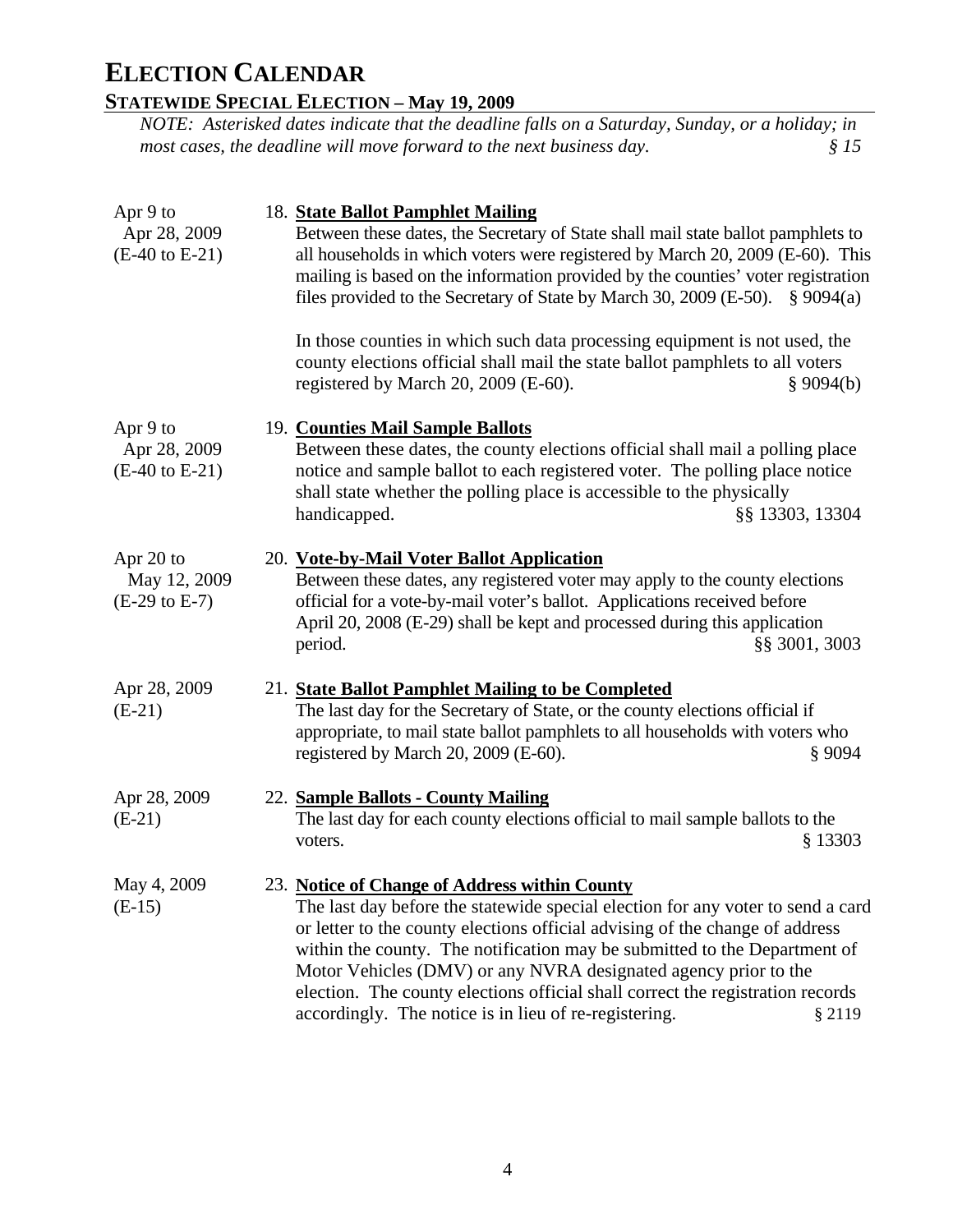| May 4, 2009<br>$(E-15)$                              | 24. Registration Closes for the May 19, 2009, Statewide Special Election<br>The last day for any person to register to vote in the statewide special<br>election.<br>§§ 2102, 2107                                                                                                                                                                                                                                                                                                                                                                                                                                                                                                                                                                                                                                                                                                                                                                                                                                                                                             |
|------------------------------------------------------|--------------------------------------------------------------------------------------------------------------------------------------------------------------------------------------------------------------------------------------------------------------------------------------------------------------------------------------------------------------------------------------------------------------------------------------------------------------------------------------------------------------------------------------------------------------------------------------------------------------------------------------------------------------------------------------------------------------------------------------------------------------------------------------------------------------------------------------------------------------------------------------------------------------------------------------------------------------------------------------------------------------------------------------------------------------------------------|
|                                                      | <b>Note:</b> No person shall be registered as a voter except by affidavit of<br>registration. The affidavit shall be mailed or delivered to the county<br>elections official and shall set forth all of the facts required to be shown by<br>this chapter. A properly executed registration shall be deemed effective<br>upon receipt of the affidavit by the county elections official if any of the<br>following apply:<br>(1) The affidavit is postmarked on or before the $15th$ day prior to the election<br>and received by mail by the county elections official.<br>(2) The affidavit is submitted to the Department of Motor Vehicles or<br>accepted by any other public agency designated as a voter registration<br>agency pursuant to the National Voter Registration Act of 1993 (42<br>U.S.C. Sec. 1973gg) on or before the 15 <sup>th</sup> day prior to the election.<br>(3) The affidavit is delivered to the county elections official by means other<br>than those described in paragraphs (1) or (2) on or before the $15th$ day<br>prior to the election. |
| May 4 to<br>May 12, 2009<br>$(E-15 \text{ to } E-7)$ | 25. Report of Registration - 15-Day County Report<br>During this period, county elections officials shall send to the Secretary of<br>State a summary statement of the number of voters by party in their counties<br>and in each political subdivision thereof registered as of May 4, 2009 (E-15).<br>\$2187(d)(5)                                                                                                                                                                                                                                                                                                                                                                                                                                                                                                                                                                                                                                                                                                                                                           |
| May 5 to<br>May 12, 2009<br>$(E-14 \text{ to } E-7)$ | 26. New Residents and New Citizens Registration Period<br>Registration for new residents shall begin the $14th$ day prior to an election<br>and end on the $7th$ day prior to election day. This registration must be<br>executed in the county elections office, and the new resident shall vote a new<br>resident's ballot in that office.<br>§§ 332, 3400<br>A new citizen registering to vote after the close of registration shall provide<br>the county elections official with proof of citizenship prior to voting and                                                                                                                                                                                                                                                                                                                                                                                                                                                                                                                                                 |
|                                                      | shall declare that he or she has established residency in California.<br>§§ 331, 3500, 3501                                                                                                                                                                                                                                                                                                                                                                                                                                                                                                                                                                                                                                                                                                                                                                                                                                                                                                                                                                                    |
|                                                      | The county elections official shall receive and canvass the ballots of new<br>residents and new citizens at the same time and under the same procedure as<br>vote-by-mail voter ballots.<br>§§ 3405, 3502                                                                                                                                                                                                                                                                                                                                                                                                                                                                                                                                                                                                                                                                                                                                                                                                                                                                      |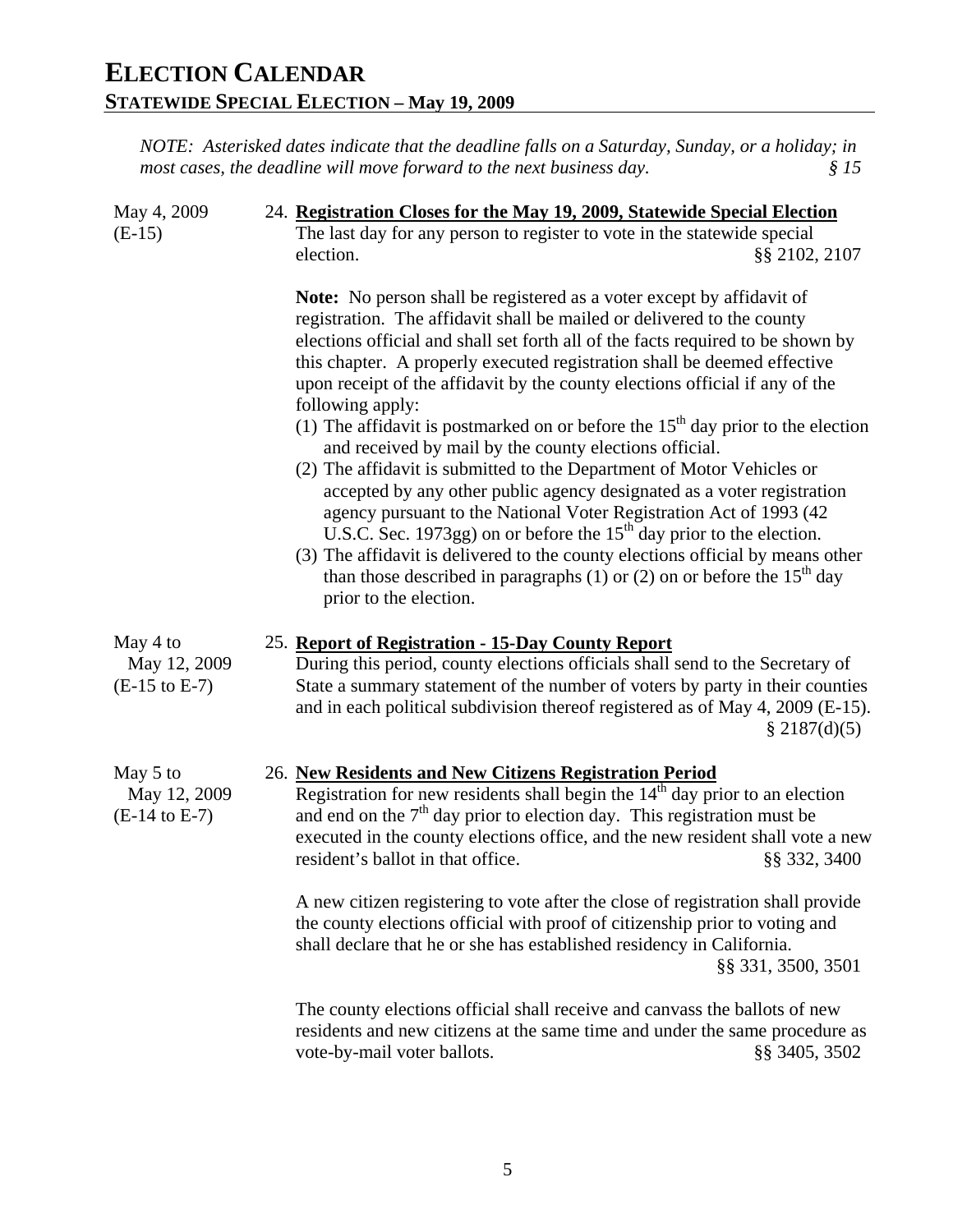### **STATEWIDE SPECIAL ELECTION – May 19, 2009**

| May 8, 2009<br>(E-7 business days) | 27. Computer Processing of Vote-by-Mail Ballots<br>Counties having the necessary computer capability may begin to process<br>their vote-by-mail voters ballots on this date. This process may be<br>completed to the point of placing the ballot information on a computer tape,<br>but under NO circumstances shall a vote count be made before the close of<br>the polls at 8:00 p.m. on Election Day. All other county elections officials<br>shall start to process vote-by-mail voter ballots at 5:00 p.m. on the day<br>before the election.<br>\$15101                |
|------------------------------------|------------------------------------------------------------------------------------------------------------------------------------------------------------------------------------------------------------------------------------------------------------------------------------------------------------------------------------------------------------------------------------------------------------------------------------------------------------------------------------------------------------------------------------------------------------------------------|
| May 9, 2009*<br>$(E-10)$           | 28. State Ballot Pamphlet Supplemental Mailing by County<br>The last day for county elections officials to mail state ballot pamphlets to<br>voters who registered between March 21 and April 20, 2009 (E-59 to E-29),<br>inclusive.<br>\$9094(c)                                                                                                                                                                                                                                                                                                                            |
| May 12, 2009<br>$(E-7)$            | 29. Report of Registration - 15-Day County Report Summaries Due<br>By this day, each county elections official shall send to the Secretary of State a<br>summary statement of the number of persons registered as of May 4, 2009<br>$(E-15)$ .<br>$\S 2187(d)(5)$                                                                                                                                                                                                                                                                                                            |
| May 12, 2009<br>$(E-7)$            | 30. New Residents and New Citizens Registration Period - Last Day<br>Last day for new residents to register to vote prior to election day. This<br>registration must be executed in the county elections office and the new<br>resident shall vote a new resident's ballot in that office.<br>§§ 332, 3400<br>Last day a new citizen registering to vote after the close of registration can<br>provide the county elections official with proof of citizenship prior to voting<br>and declare that he or she has established residency in California.<br>§§ 331, 3500, 3501 |
|                                    | The county elections official shall receive and canvass the ballots of new<br>residents and new citizens at the same time and under the same procedure as<br>vote-by-mail voter ballots.<br>§§ 3405, 3502                                                                                                                                                                                                                                                                                                                                                                    |
| May 12, 2009<br>$(E-7)$            | 31. Vote-by-Mail Voter Ballot Application<br>The last day for the county elections official to receive a voter's application for<br>a vote-by-mail voter's ballot and to issue such ballot for the statewide special<br>§ 3001<br>election.                                                                                                                                                                                                                                                                                                                                  |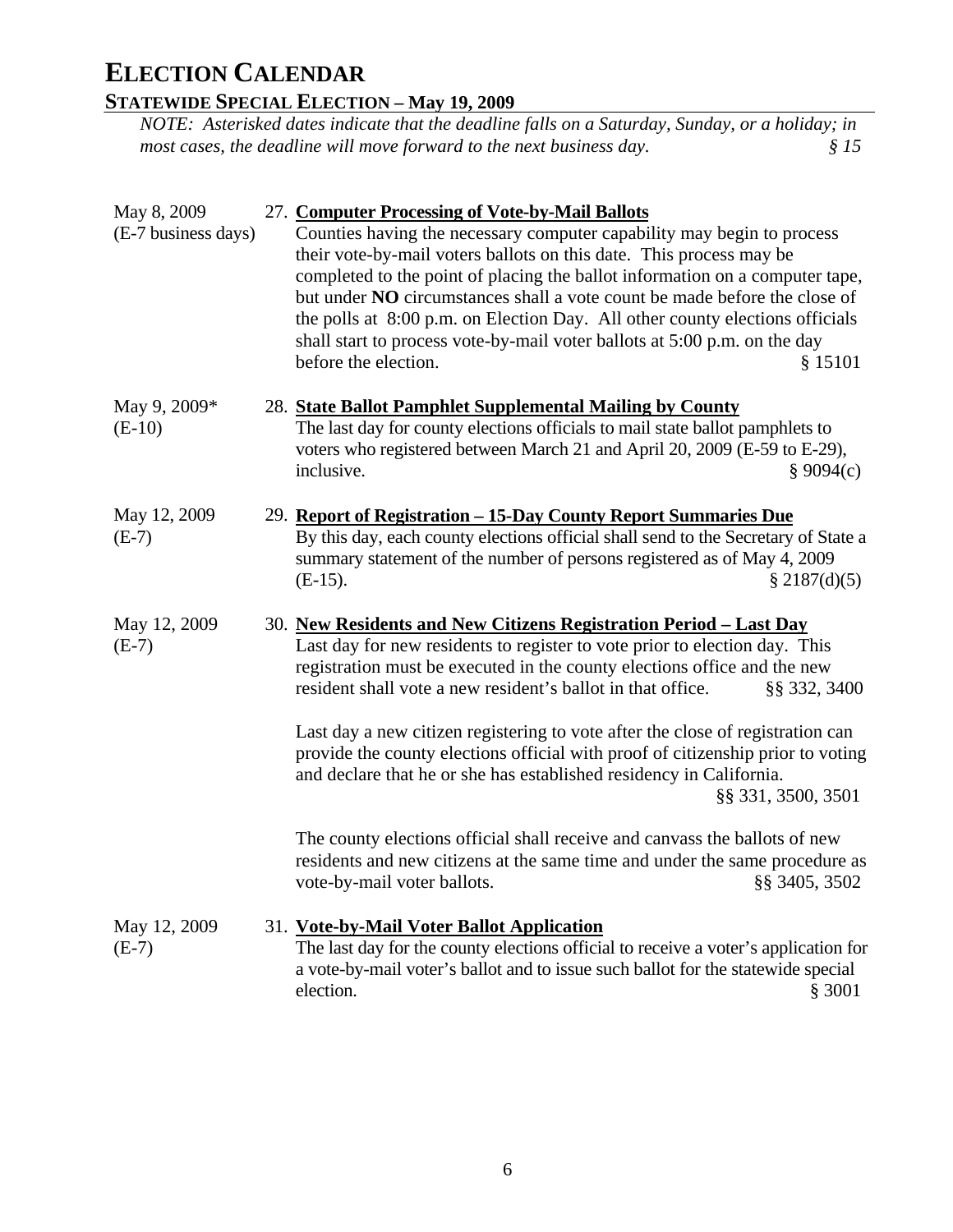| May 12, 2009<br>$(E-7)$                              | 32. Computer Program to Secretary of State<br>The last day for counties to verify their election night vote count computer<br>programs and deposit copies thereof with the Secretary of State.<br>\$15001                                                                                                                                                                                                                                                           |  |
|------------------------------------------------------|---------------------------------------------------------------------------------------------------------------------------------------------------------------------------------------------------------------------------------------------------------------------------------------------------------------------------------------------------------------------------------------------------------------------------------------------------------------------|--|
|                                                      | The last day for county elections officials to send Logic and Accuracy Test<br>Certifications to the Secretary of State.                                                                                                                                                                                                                                                                                                                                            |  |
| May 13 to<br>May 18, 2009<br>$(E-6 \text{ to } E-1)$ | 33. Special Absentee Voter - Recalled to Military Service<br>A registered voter recalled to service after May 12, 2009 (E-7), but before<br>5:00 p.m. on May 18, 2009 (E-1), may appear before the county elections<br>official and obtain a vote-by-mail voter's ballot which may be voted in the<br>county elections official's office or outside the county elections official's office<br>on or before the close of the polls and returned.<br>§ 3110           |  |
| May 13 to<br>May 19, 2009<br>$(E-6 \text{ to } E)$   | 34. Vote-by-Mail Ballots - Late Conditions<br>On or between these dates, any voter may apply in writing for a vote-by-mail<br>voter's ballot if he or she will be unable to go to the polls on election day. The<br>voter may designate any authorized representative to return the voted vote-by-<br>mail voter's ballot.<br>\$3021                                                                                                                                |  |
| May 15, 2009<br>$(E-4)$                              | 35. Report of Registration - 15-Day Statewide Report Published<br>Projected date the Secretary of State to release a compiled statewide report<br>showing the number of registered voters, by political affiliation, in the state<br>and in each county and political subdivision thereof. This statement is based<br>on the summary statements sent by the county elections official by<br>May 12, 2009 (E-7).<br>$\S 2187(b) \& (d)(5)$                           |  |
| May 18, 2009<br>$5:00$ p.m.<br>$(E-1)$               | 36. Special Absentee Voter - Recalled to Military Service<br>Last day for a registered voter recalled to service after May 12, 2009 (E-7)<br>but before 5:00 p.m. on May 18, 2009 (E-1) to appear before the county<br>elections official and obtain a vote-by-mail voter's ballot which may be<br>voted in the county elections official's office or outside the county elections<br>official's office on or before the close of the polls and returned.<br>\$3110 |  |
| May 18, 2009<br>5:00 p.m.<br>$(E-1)$                 | 37. Manual Processing of Vote-by-Mail Ballots<br>Counties not having the necessary computer capability may begin to process<br>the vote-by-mail voter's ballots manually at 5:00 p.m. on this date, but under<br>NO circumstances is any vote count to be made public before the close of<br>the polls at 8:00 p.m. on Election Day.<br>§ 15101                                                                                                                     |  |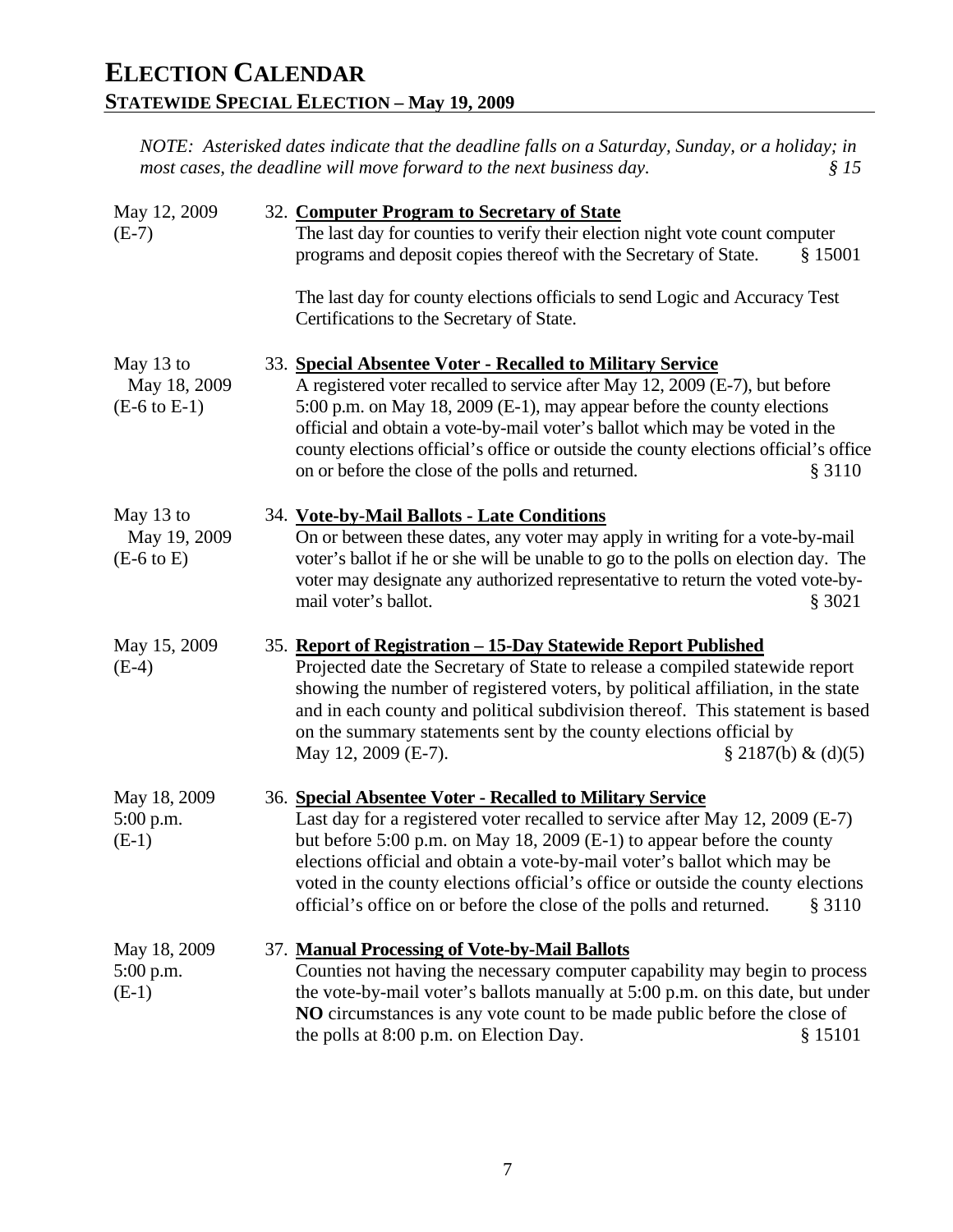### **STATEWIDE SPECIAL ELECTION – May 19, 2009**

| May 19, 2009<br>(E)              | 38. Special Absentee Voters<br>Any registered special absentee voter who has returned on or before Election<br>Day and to whom a vote-by-mail voter's ballot has been mailed but not voted<br>may apply to vote in the county election official's office or in a polling place.<br>§§ 300, 3108                                                                                                                                                                                                                                                            |
|----------------------------------|------------------------------------------------------------------------------------------------------------------------------------------------------------------------------------------------------------------------------------------------------------------------------------------------------------------------------------------------------------------------------------------------------------------------------------------------------------------------------------------------------------------------------------------------------------|
|                                  | An unregistered special absentee voter who was released from service after the<br>close of registration and who has returned to his or her county of residence may<br>apply in person to register with the county elections official and vote in the<br>election. Documentary proof of release from military service is required. On<br>or before the day of the election, the county elections official shall deliver to<br>the precinct board a list of special absentee voters registered under Elections<br>Code § 3107.<br>§ 3107                     |
|                                  | A special absent voter who returns to the county after May 12, 2009 (E-7) may<br>appear before the county elections official and make application for<br>registration, a vote-by-mail voter ballot, or both. The county elections official<br>shall register the voter, if not registered, and shall deliver a vote-by-mail voter<br>ballot which may be voted in or outside the county elections official's office on<br>or before the close of the polls on the day of election and returned as are other<br>voted vote-by-mail voter ballots.<br>§ 3109 |
| May 19, 2009<br>(E)              | 39. Vote-by-Mail Ballots - Late Conditions<br>On or before Election Day, any voter may request in writing a vote-by-mail<br>voter's ballot because of specified conditions resulting in anticipated absence<br>from the polling place or precinct on election day.<br>\$3021                                                                                                                                                                                                                                                                               |
| May 19, 2009<br>(E)              | 40. Statewide Special Election Day<br>The polls shall be open throughout the state from 7:00 a.m. to 8:00 p.m.<br>§ 14212                                                                                                                                                                                                                                                                                                                                                                                                                                  |
|                                  | Voters who have moved from one address to another within the same county<br>and who have not reregistered may vote a provisional ballot at the polling<br>place for their current (new) address, at the office of the county elections<br>official, or at a central location.<br>§ 14311                                                                                                                                                                                                                                                                   |
| May 19, 2009<br>8:00 p.m.<br>(E) | 41. Vote-by-Mail Voters' Ballots Returned in Order to be Counted<br>Vote-by-mail voter ballots may be received by 8:00 p.m. on Election Day at<br>any polling place in the county where the voter is registered, or at the office<br>of the elections official.<br>§§ 3017, 3020                                                                                                                                                                                                                                                                           |